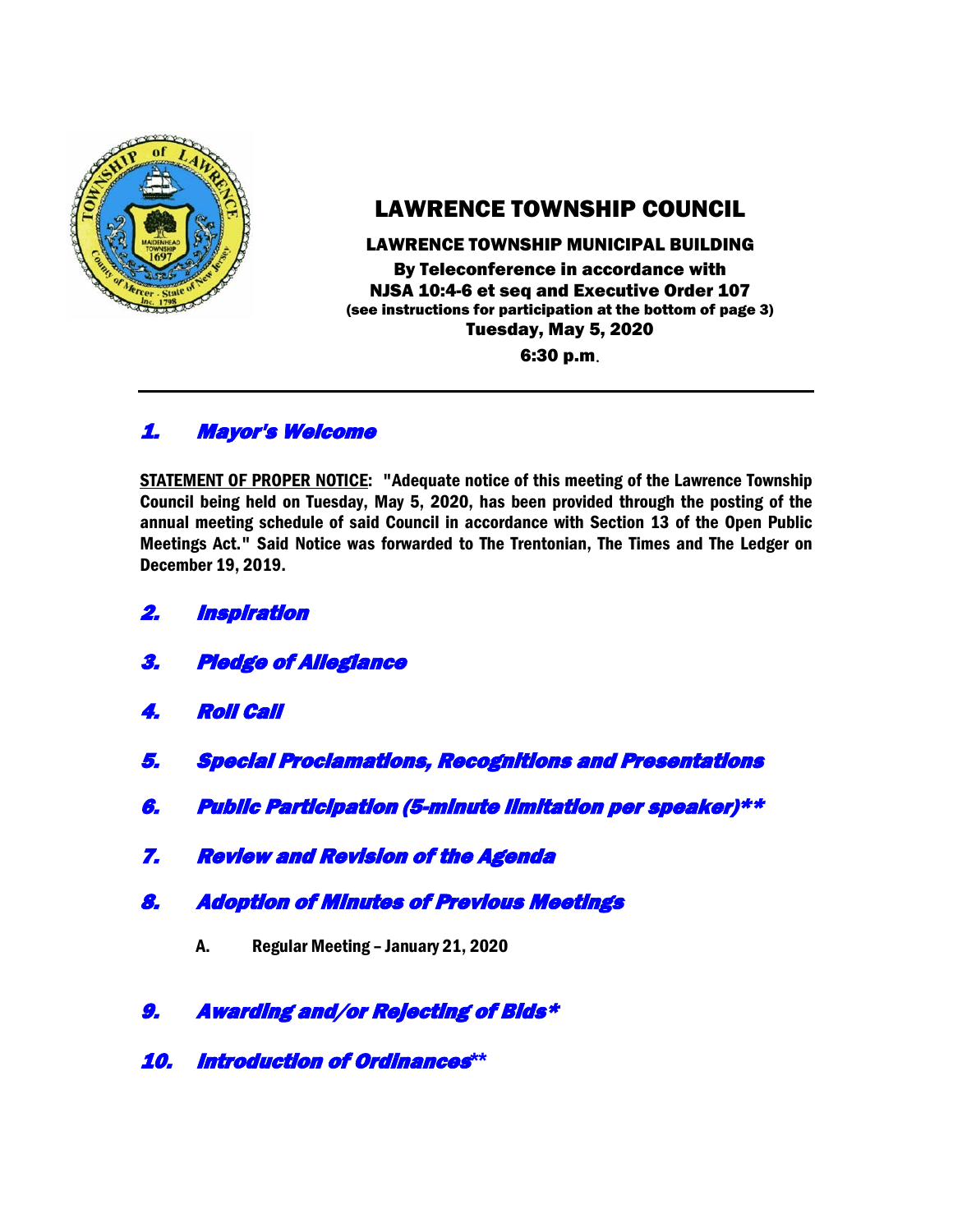## 11. Adoption of Ordinances\*

- A. Ordinance No. 2360-20 BOND ORDINANCE PROVIDINGH FOR VARIOUS ROAD IMPROVEMENTS IN AND BY THE TOWNSHIP OF LAWRENCE IN THE COUNTY OF MERCER, NEW JERSEY, APPROPRIATING \$2,535,000, INCLUDING ANY TRANSPORTATION TRUST GRANT FUNDING TO BE USED TO OFFSET BONDS OR NOTES, AND AUTHORIZING THE ISSUANCE OF \$2,375,000 BONDS OR NOTES TO FINANCE PART OF THE COST THEREOF
- B. Ordinance No. 2361-20- ORDINANCE APPROPRIATING \$1,625,000 FROM THE CAPITAL IMPROVEMENT FUND FOR VARIOUS CAPITAL IMPROVEMENTS IN AND BY THE TOWNSHIP OF LAWRENCE, IN THE COUNTY OF MERCER, NEW JERSEY

## 12. Manager's Report

- 13. Attorney's Report
- 14. Clerk's Report
- 15. Unfinished Business
- 16. New Business
- 17. Public Participation (3-minute limitation per speaker) \*\*

## 18. Resolutions

#### A. Bond Acceptance

1) #149 Authorizing Acceptance of Bonding for The Boro's of Lawrenceville, LLC

### B. Bond Release

### C. Escrow Release

1) #151 Authorizing Partial Release of Escrow for The Atrium at Lawrenceville, ZB-04/1

### D. Refunds

- 1) #146 Authorizing a Property Transfer Application Refund
- E. Special Items of Revenue